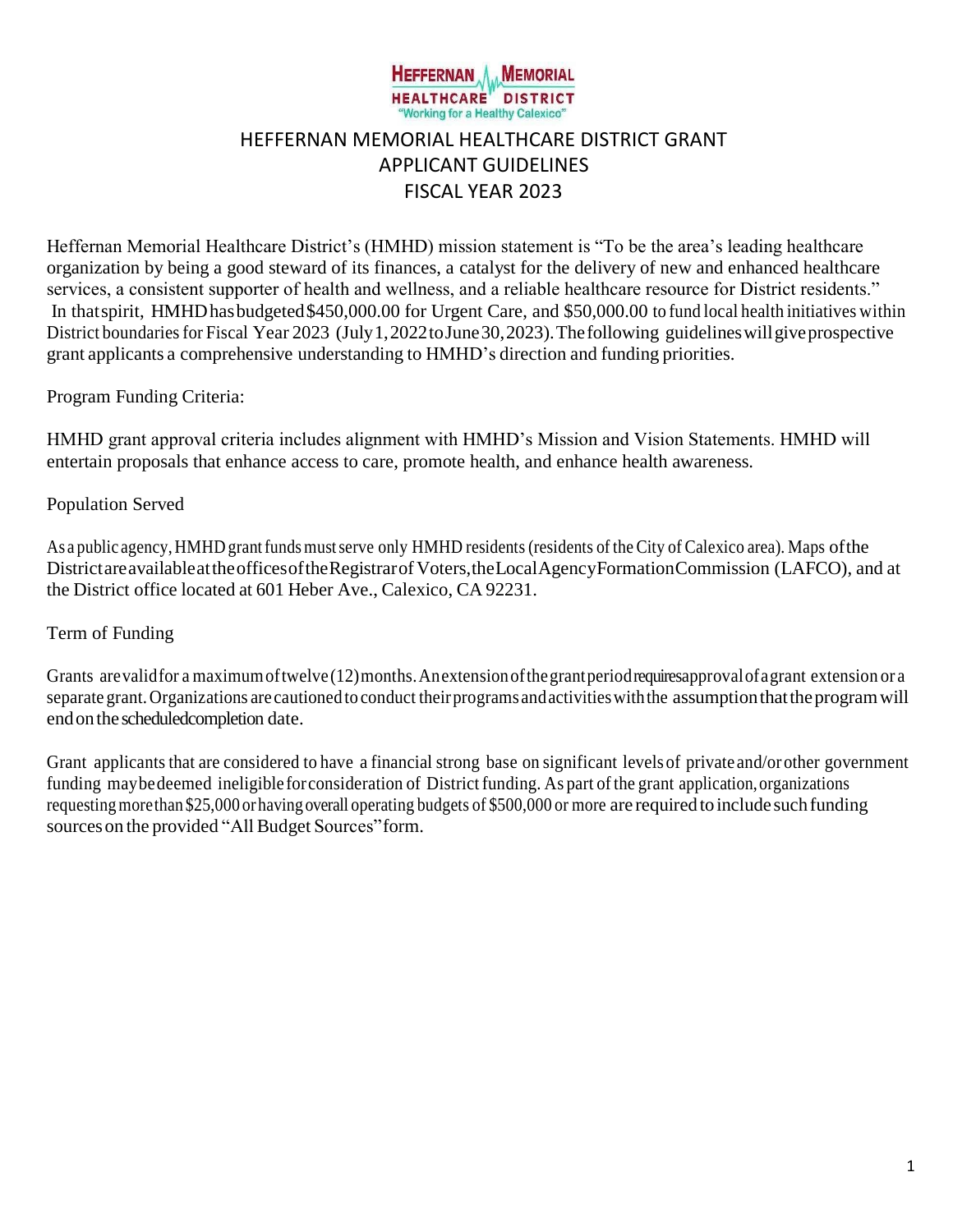# **A. Applicant Eligibility**

To be eligible for consideration, the applicant must meet the following requirements:

- 1. The agency must be an incorporated nonprofit organization with a tax-exempt status under State Law and the Internal Revenue Code; or be a public/governmental agency, program or institution.
- 2. The agency must demonstrate the ability to provide proposed services. Greater consideration will be given to agencies with experience in providing health-related services.
- 3. AnagencydoesnotneedtobelocatedwithintheHMHD,butitmustdemonstratetheabilitytomake services easily accessible to those residing in HMHD community.

# **B. Funding Priorities**

Asindicated intheGrants Policy, allocations willbe specifically dedicatedtoward"HighPriority" communityneedsincluded in the Health Needs Assessments for the Heffernan Memorial Healthcare District population. Only Grant applications addressing the followinghigh priority needs will be considered:

- o Urgent Care Services
- o Mental Health and Mental Wellness Services
- o Chronic Condition Management (i.e. Hypertension, Cardiovascular Disease, Diabetes, Asthma, Obesity, and Cancer).
- o Preventive Care Services
- o Healthcare Screening (i.e. HTN, Diabetes, Cancer)

#### **HMHD seeks grant requests that emphasize the following characteristics**:

- $\cdot$  0 Efforts to make health care more accessible and affordable, especially to underserved residents, while
	- supplementing "safety net" programs  $\Box$
- $\cdot$  [] Delivery of health-related servicesto high-risk/special needs populations
- $\Box$ Efforts to address unmet healthcare service needs in the community
- $\Box$ Efforts to increase coordination and collaboration of services
- $\cdot$  0 Organizationsthat demonstrate a realisticpotentialto sustain projects on a continuing basis after the expiration of HMHD funding
- $\Box$ The training and education of the future health care workforce

Applicants are encouraged, where appropriate, to include matching funds, in-kind services, client fees, agency partnerships, and/or other funding sources.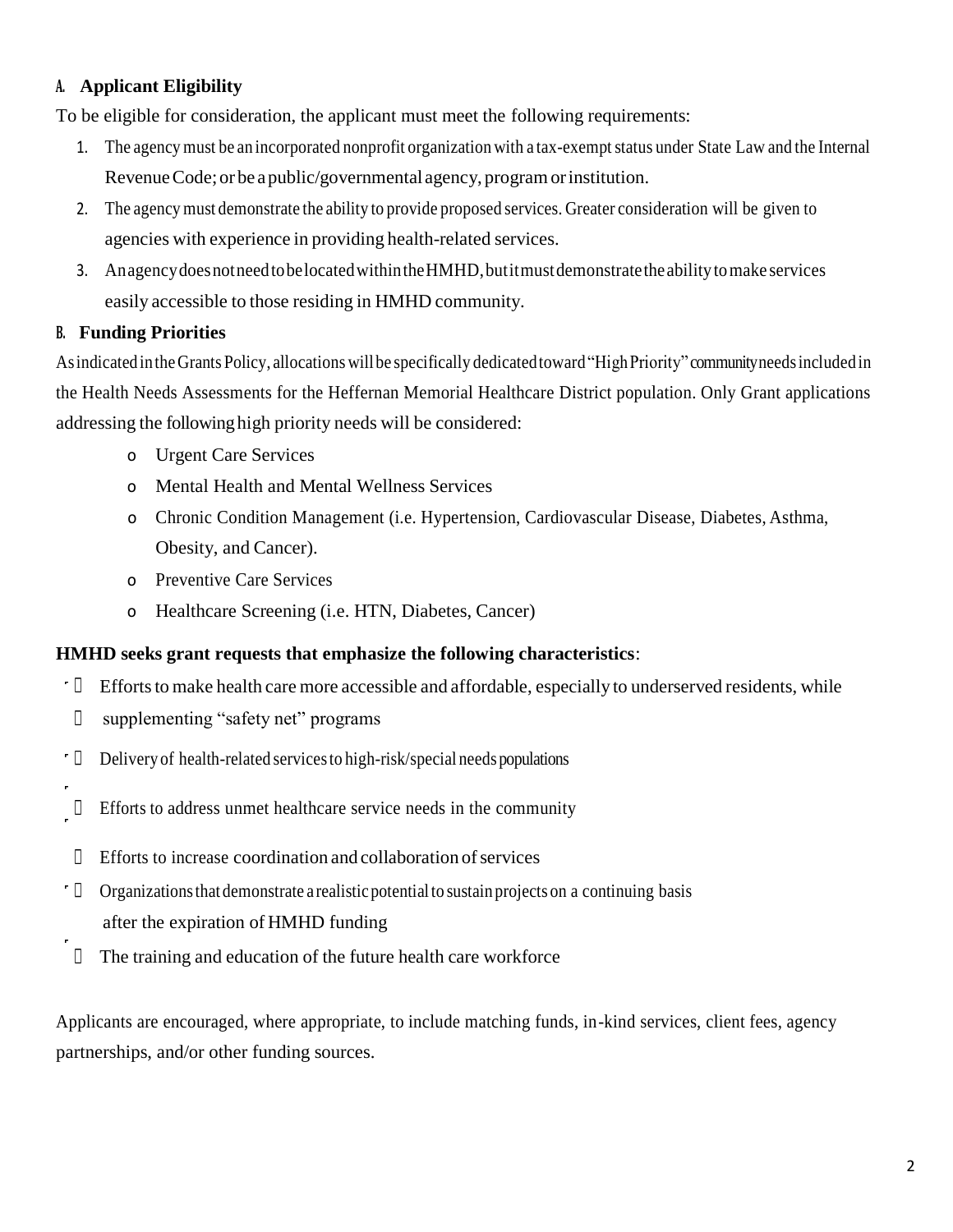# **C. Ineligible for Funding**

HMHD will not fund:

- $\cdot \Box$ Activitiesin direct competition with those provided or contemplated byHMHD, orservices adequately provided by entrepreneurial orfor-profit enterprises in the private sector
- $\begin{bmatrix} 1 \\ 2 \end{bmatrix}$ Endowments
- $\Box$ Expenses related to fundraising or lobbying of public officials
- $\cdot \mathbb{L}$ Organizations intending to"pass-through"orre-grant HMHDfundsto other organizations, unless acting as an authorized fiscal agent asindicated in the Grant Policy
- $\cdot$  0 Basic research, defined herein as the pursuit of knowledge without practical program or human applications
- $\Box$ Sectarian purposes
- $\cdot$  []  $\cdot$ Political purposes
- $\overline{\phantom{a}}$ Individuals(except for HMHD-established and/orsupported healthcare scholarshipprograms)
- $\hfill \square$ Projects for which adequate funding is available from other resources
- $\mathbb{L}$ Projects capable of sustaining themselves through fee collection or client donations
- $\Box$ Deficit liquidation proposals and/or bankruptcies
- $\Box$ Indirectcostsinsupportof grant purposes are allowable,but in nocase shall exceed four percent (4%) of the grant total
- $\Box$ Replacement funds so that a project's current funding can be shifted to other programs of the applicant

# **D. Review Process**

During the review process of the grant applications, HMHD may require additional information from applicants. This information may include oral or written clarification of a grant request and/or site visits. Final funding decisions will bemade by the entire HMHD Boardata regular public meeting. The Board may, at its sole discretion, offer a grant greater or lesser than there quested amount.

# Grant Monitoring

In accepting a grant, the recipient agrees to periodic monitoring and/or auditing of the grant program by HMHD District staff members and/or aconsultant.

**NOTE:** Any grant recipient not meeting the monitoring requirements as identified and/or agreed to with District staff and/or consultant, including the timely submittal of programmatic reports, will not be eligible for funding in subsequent years or for the payment of open balances during the current funding cycle. Future years' funding may be, at the HMHD Board's discretion, contingent on a measure of quantifiable and/or qualifiable outcomes resulting from the program, including but not limited to a measure of the positive health impact in the community.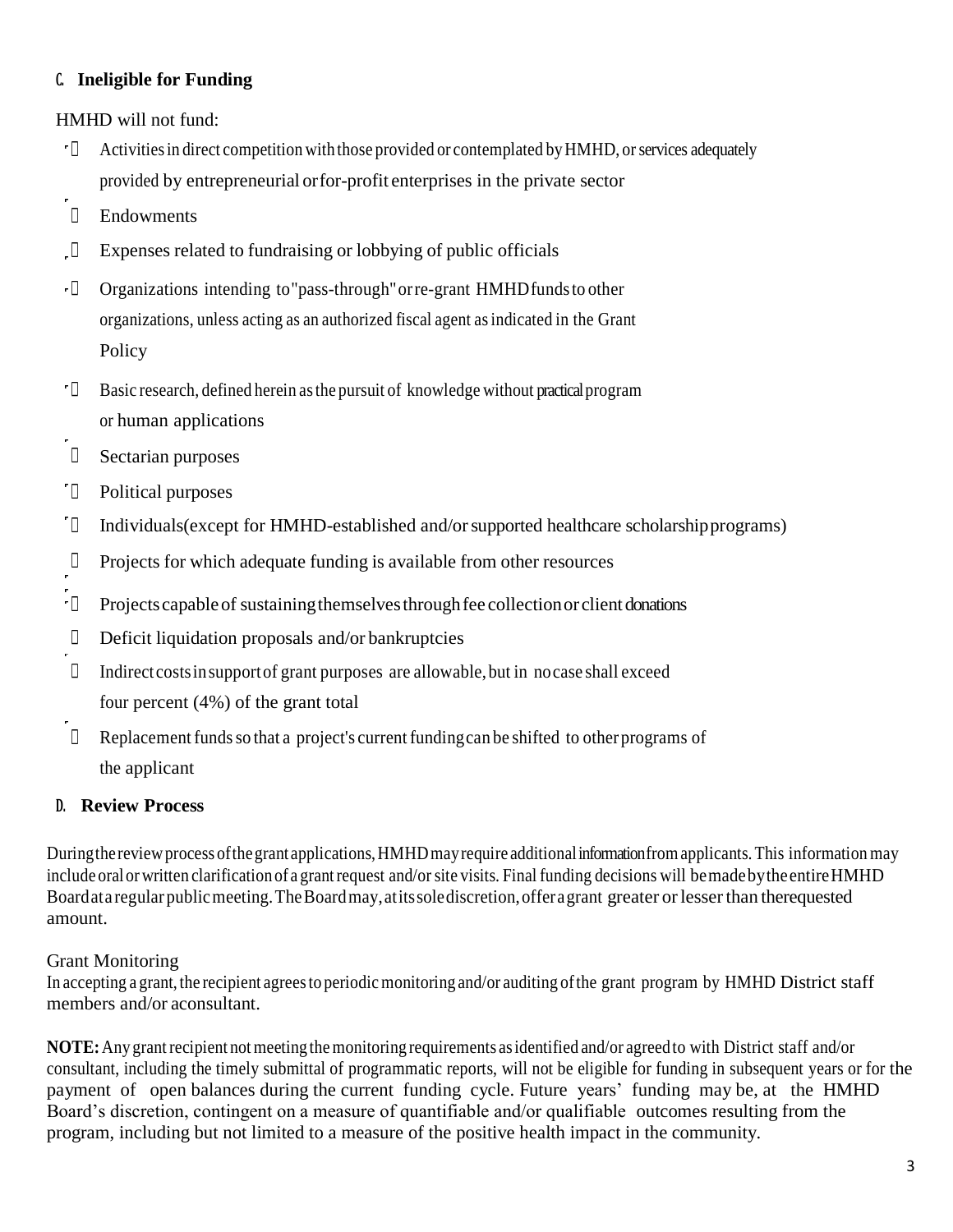# **E. Information and Inquiries**

Please direct any questions to the Heffernan Memorial Healthcare District at (760) 357-6522 or email to [information@heffernanmemorial.org i](mailto:information@heffernanmemorial.org)n advance of completing these materials. Aside from general questions and phone calls seeking clarity, Heffernan Memorial Healthcare District Board Members, District manager and staff cannot schedule individual meetings with potential grant applicants outside of the established Grants Committee process. The District may provide technical assistance to grant applicants, upon request, by grant program staff.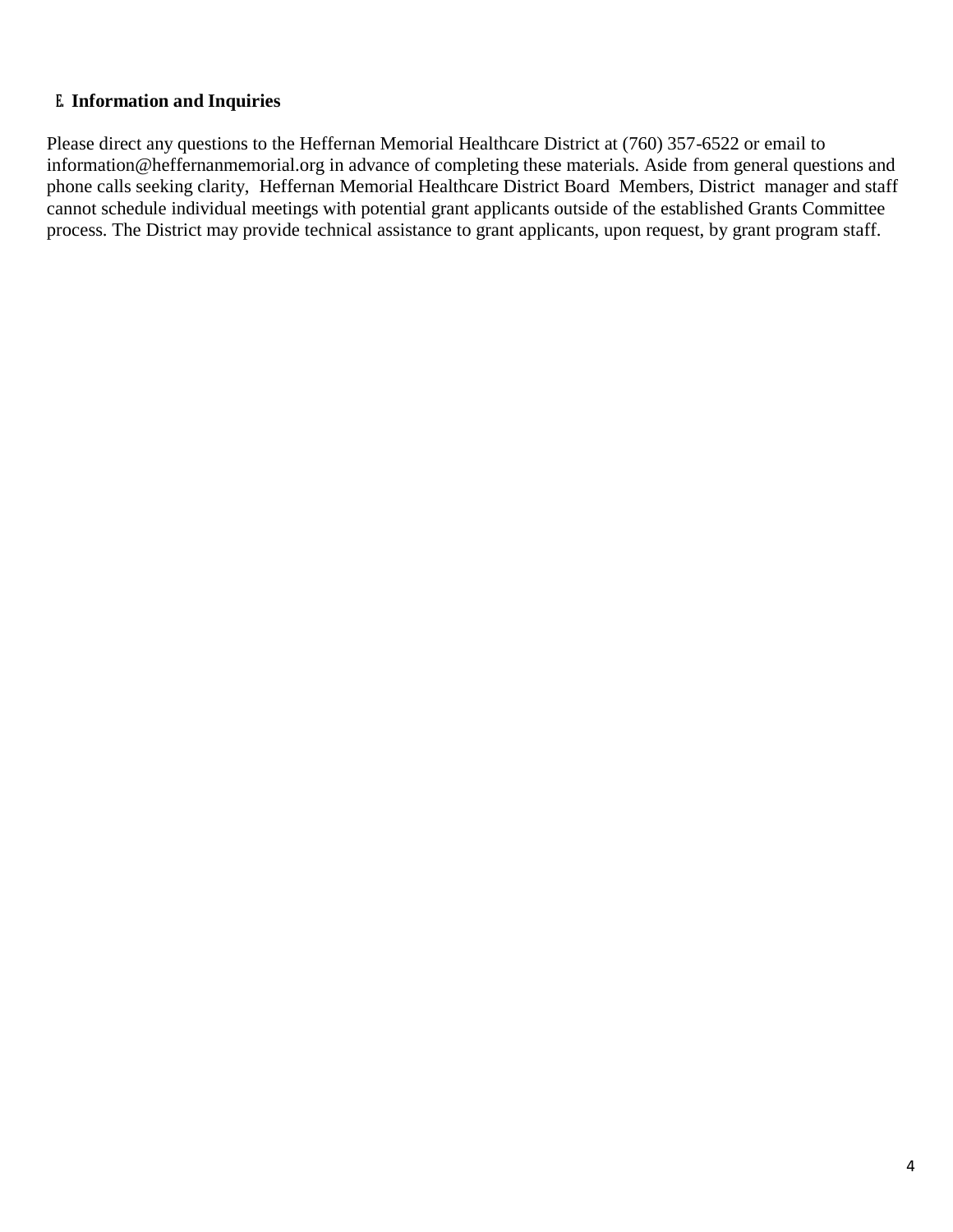

# **GRANT APPLICATION**

The following section contains instructions for completing a grant application. The application and all forms must be typewritten or computer-generated. The narrative pages must be single-sided, 8-1/2" x 11" white paper. Textmay be single or double-spaced, but no smaller than 12-point standardtype (such as Arial, Times Roman), with oneinch margins on allsides.

Each page must be numbered.

Please limit the response to subsection C (GrantApplication Summary) to one  $(1)$  page. Limit the responses for subsections D (AgencyCapability), E (ProblemStatement), and F (Program Services and Performance Plan) to a total of five (5) single spaced pages. Please clearly identify all sections with subheadings or by referencing section numbers.

- **A. Cover Page** (Use form attached)
- 1. **Grant Application Checklist** (Use formattached)

#### **2. Grant Application Summary**

Please include proposed services, project site(s), target population(s), number of HMHD residents to be served, community needs to be addressed, etc.

#### **B. Agency Capability (Please Describe Briefly)**

- 1. Your organization's history and accomplishments.
- 2. Your experience in the provision of services to the target population identified in your grant application.
- 3. What are the current activities and/or programs operated by your organization? An agency brochure may be attached.
- 4. List and describe cooperative and collaborative linkages with other organizations that enhance your ability to provide services.
- 5. Istheproposed programanewservice thatthe agencywillprovide? Is this anestablished program that will be expanded to HMHD residents?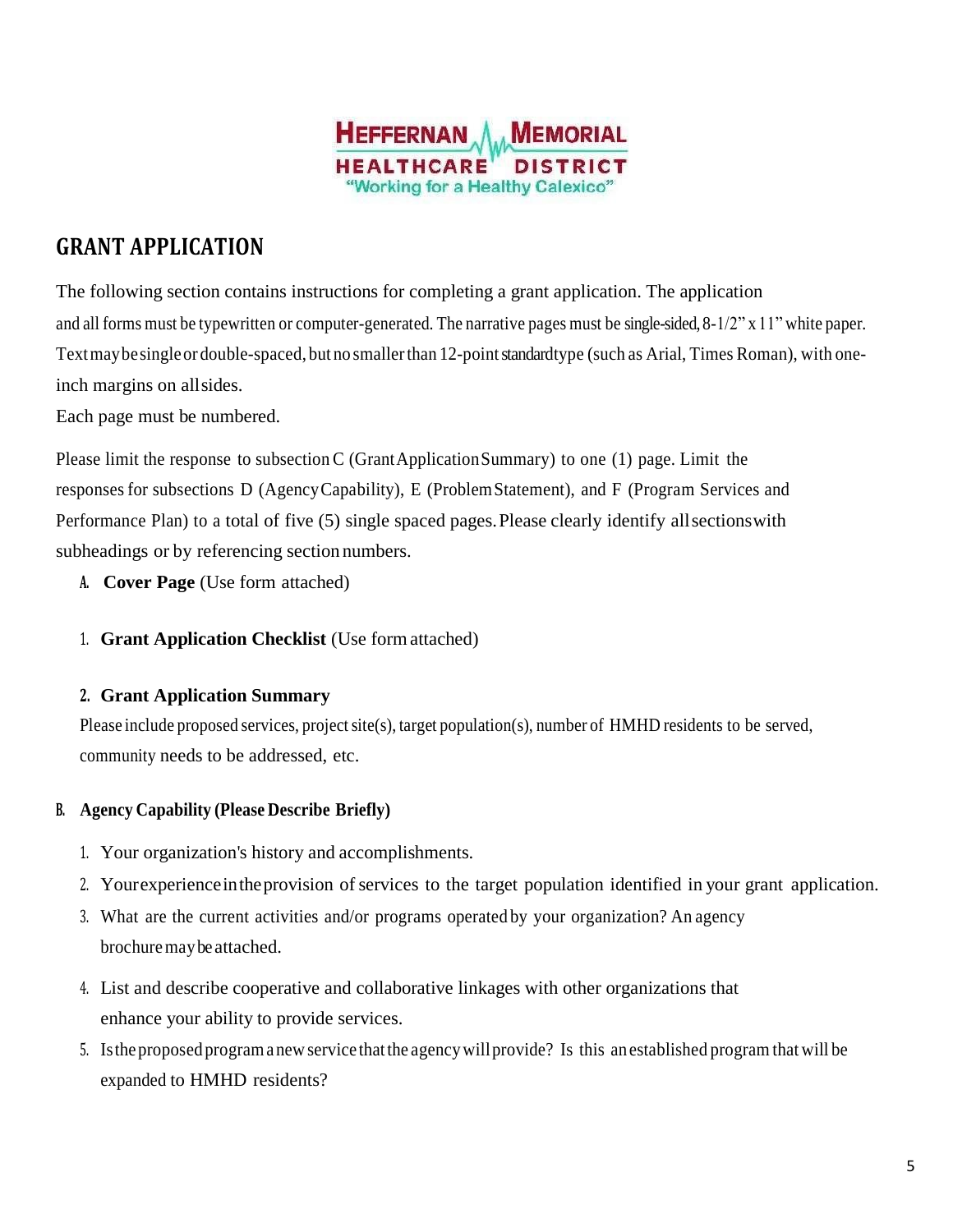6. Note any organizations or programs in the community that provide similarservices,as well as

whether you've taken any steps to collaborate with them.

# **C. ProblemStatement/NeedsAssessment**

If this grant application is being submitted for funding as a "High Priority" (as described above), which will assist in addressing one or more of the identified community health needs, please specifically discuss how the program is proposed to address such needs.

Please discuss the need for the proposed service(s) in the HMHD. Discuss how the service is health-related and not a duplication of existing services. Include quantitative and qualitative data documenting the unmet health needs.

# **D. Program Services and PerformancePlan**

1. What are the program goals and how do these goals specifically address the

identified health needs (s)?

2. What are measurable objectives related to each goal? List specific outcomes

and include timelines.

3. What kind of data will be measured and how will that data be collected?

- 4. How will the effectiveness of the program be assessed? How is quality controlledand monitored? Be specific.
- 5. How will the proposed program specifically fulfill the elements of the HMHD mission statement? (See page 2 for Mission Statement).
- 6. How will participants obtain services? Describe the accessibility of the program site(s).
- 7. How will your agency generate referrals to the proposed program? How will services be marketed to participants?
- 8. What is the justification for any proposed equipment (if applicable)?
- 9. For those proposals that desire to be considered on such a basis, how does the proposal demonstrate a collaboration of like providers of service? (See the Grants Policy for specifics and examples).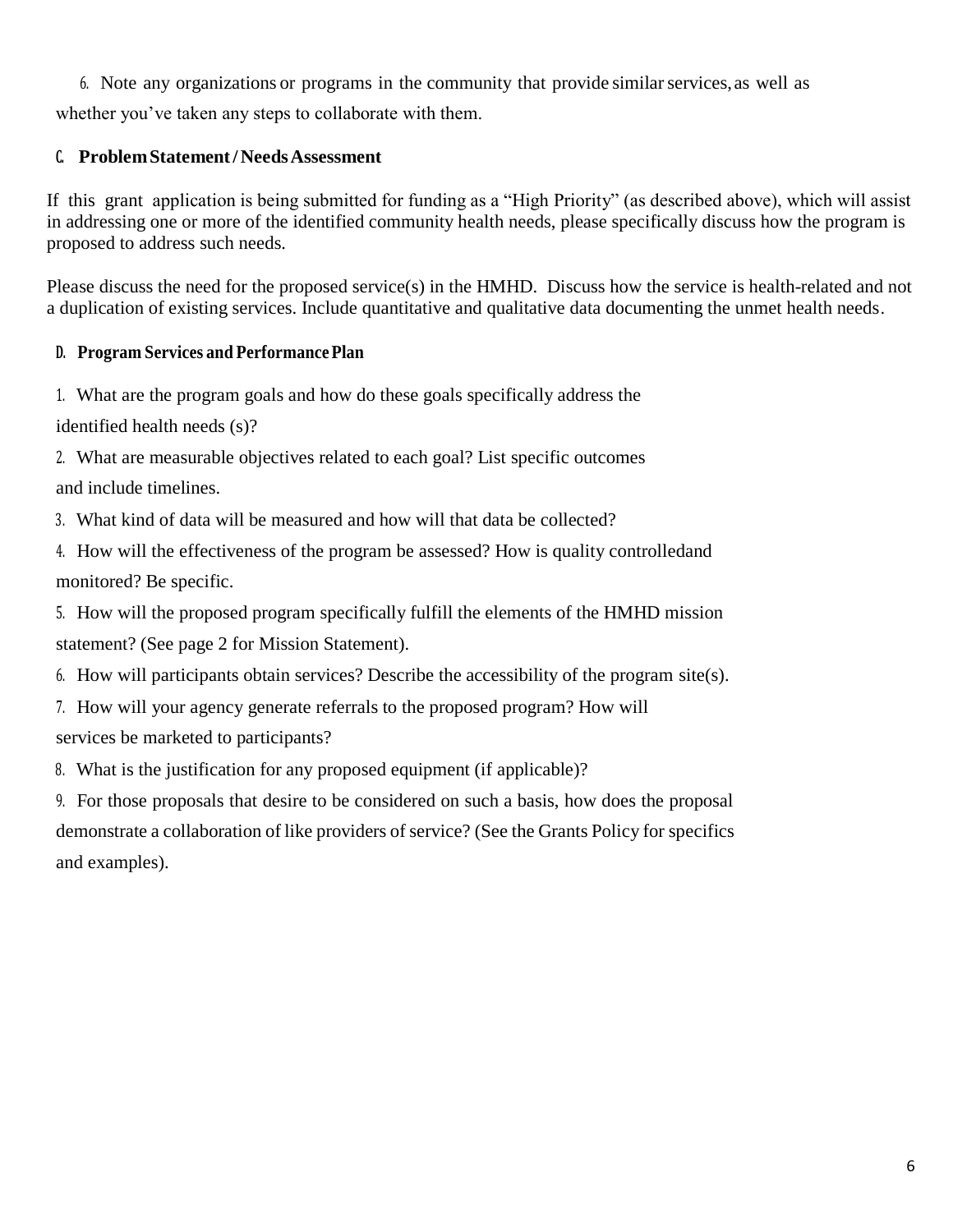# **E. Budget**

Project Budget Form is attached.

All Budget Sources Form is attached.

# **F. Submission of Grant Application andAttachments**

Submitone (1) signed original and seven (7) copies of the Grant Application. Also include the following attachments:

- 1) Articles of Incorporation\*
- 2) Bylaws\*
- 3) Most recent Audited Financial Statement (if needed under California minimumaudit requirements)
- 4) If not required under #3 above, most recent Reviewed Financial Statement by Independent CPA (contact HMHD about the potential of including related costs in Grant Request).
- 5) IRS Tax Exemption Letter\*
- 6) Board of Directors List

# **Mail or Deliver to**:

Heffernan Memorial Healthcare District 601 Heber Avenue Calexico, CA 92231

**Deadline to submit: May 31, 2022 at 12:00 p.m.**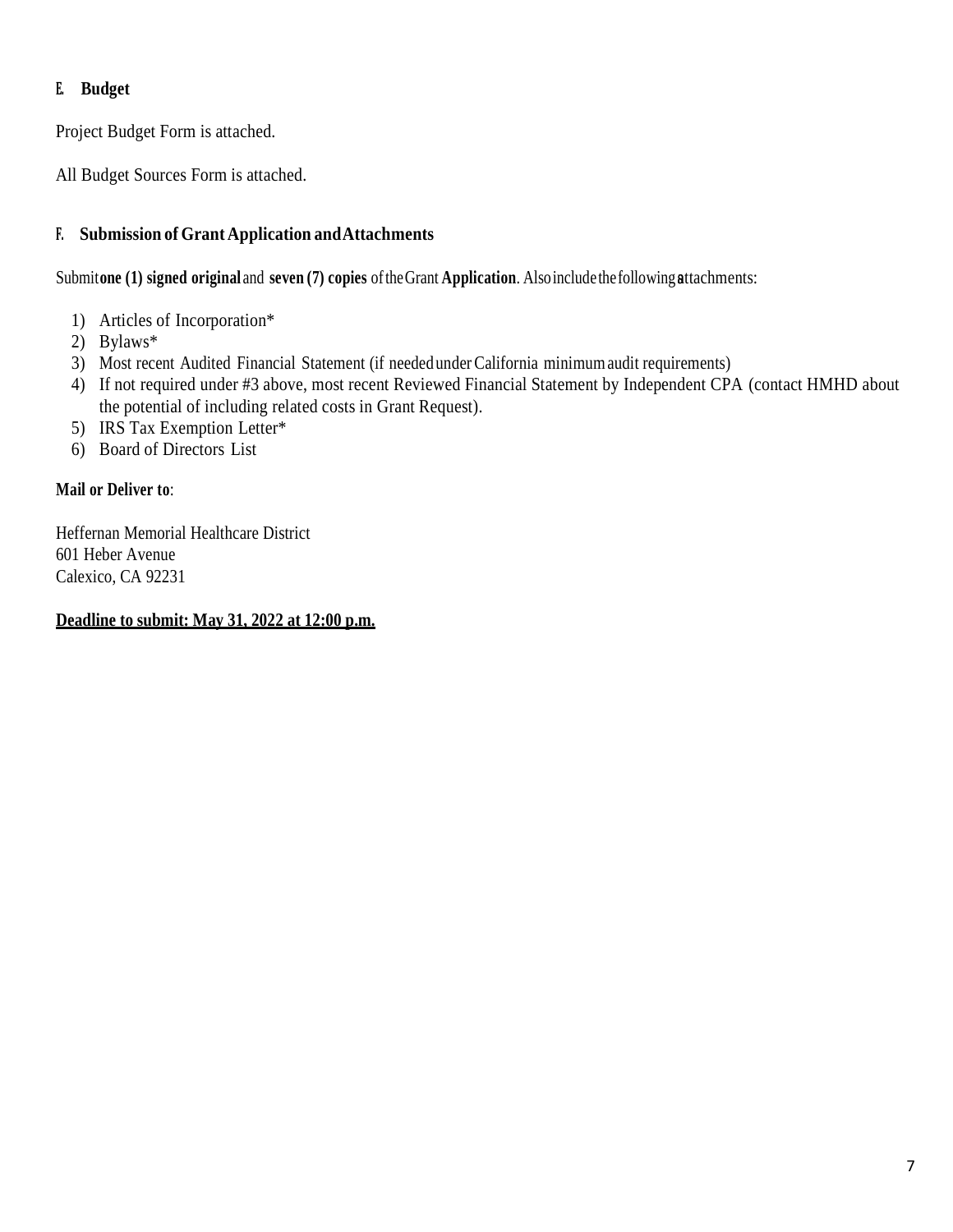# **GRANT APPLICATION COVER PAGE**

| (For July 1, 2022-June 30, 2023 Submissions)                                                                                                                                                                                         |
|--------------------------------------------------------------------------------------------------------------------------------------------------------------------------------------------------------------------------------------|
|                                                                                                                                                                                                                                      |
| Agency Director:                                                                                                                                                                                                                     |
| Address: National Address: Address: National Address: National Address: National Address: National Address: National Address: National Address: National Address: National Address: National Address: National Address: Nation       |
| Phone (&Extension):                                                                                                                                                                                                                  |
| E-Mail Address: <u>New York: Andress and Address and Address and Address and Address and Address and Address and Address and Address and Address and Address and Address and Address and Address and Address and Address and Add</u> |
| Website:                                                                                                                                                                                                                             |
| Proposed Project Title:                                                                                                                                                                                                              |
|                                                                                                                                                                                                                                      |
| Phone (&Extension):                                                                                                                                                                                                                  |
| E-Mail Address: <u>New York: Water and State and State and State and State and State and State and State and State and State and State and State and State and State and State and State and State and State and State and State</u> |
|                                                                                                                                                                                                                                      |
|                                                                                                                                                                                                                                      |
|                                                                                                                                                                                                                                      |
| As described as a High Priority Need, this program will assist in addressing the following (check only if applicable):<br>o Urgent Care Services                                                                                     |
| o Mental Health and Mental Wellness Services                                                                                                                                                                                         |
| o Chronic Condition Management (i.e. Hypertension, Cardiovascular Disease, Diabetes, Asthma,                                                                                                                                         |
| Obesity, and Cancer).                                                                                                                                                                                                                |
| o Preventive Care Services                                                                                                                                                                                                           |
| o Healthcare Screening (i.e. HTN, Diabetes, Cancer)                                                                                                                                                                                  |
| Program Description: (Use an additional page)                                                                                                                                                                                        |

**\_\_\_\_\_\_\_\_\_\_\_\_\_\_\_\_\_\_\_\_\_\_\_\_\_\_\_\_\_\_\_\_\_\_\_\_\_\_\_\_\_\_\_\_\_\_\_\_\_\_\_\_\_\_\_\_\_\_\_\_\_\_\_\_\_\_\_\_\_\_\_\_\_\_\_\_\_\_\_\_\_\_\_\_\_\_\_\_\_\_\_\_**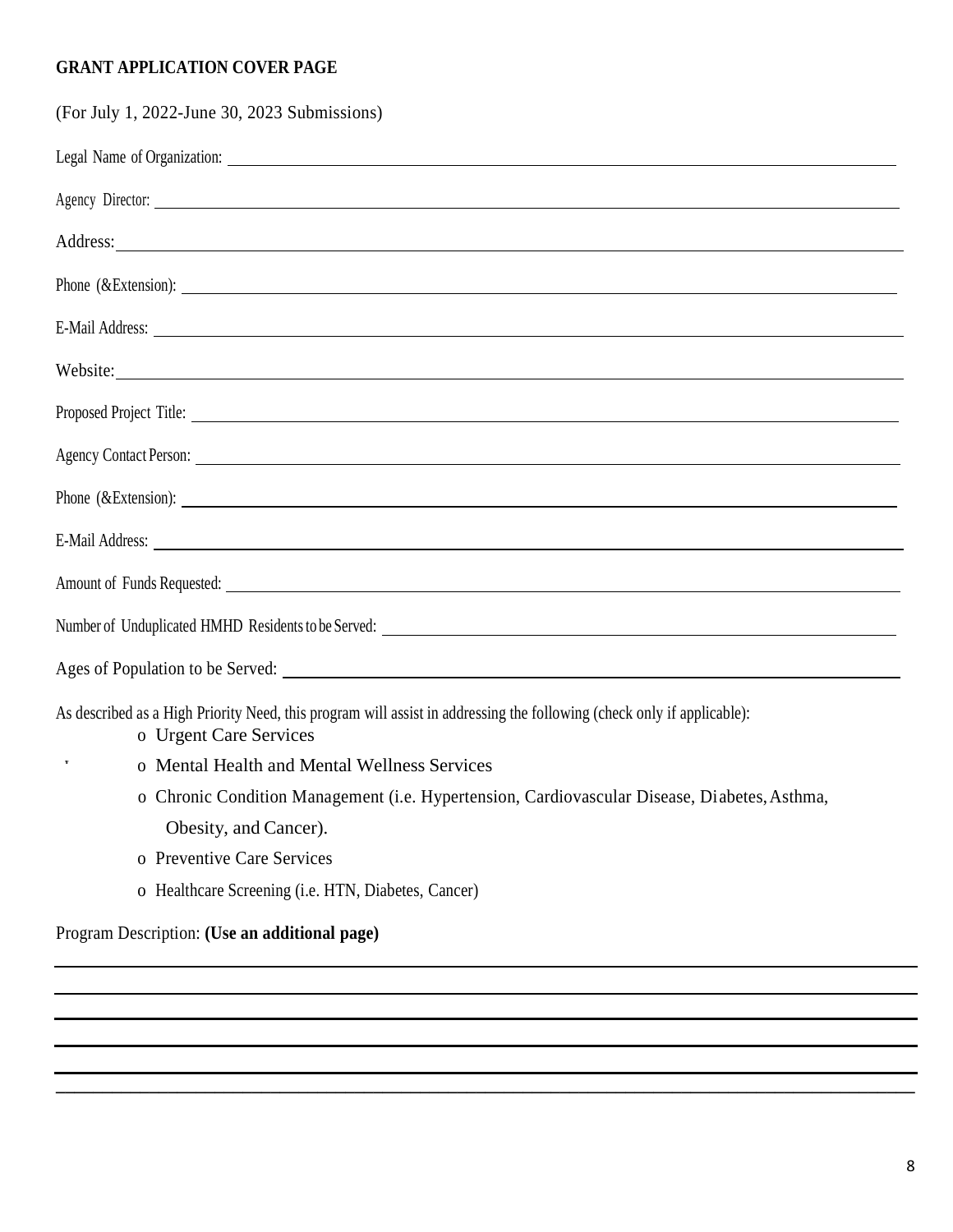# **I (we) certify that all information included in this application is complete and accurate.**

| Signatureofpersonauthorizedbyagencytosign | Printed name and title | Date |
|-------------------------------------------|------------------------|------|
| Signatureofpersonauthorizedbyagencytosign | Printed name and title | Date |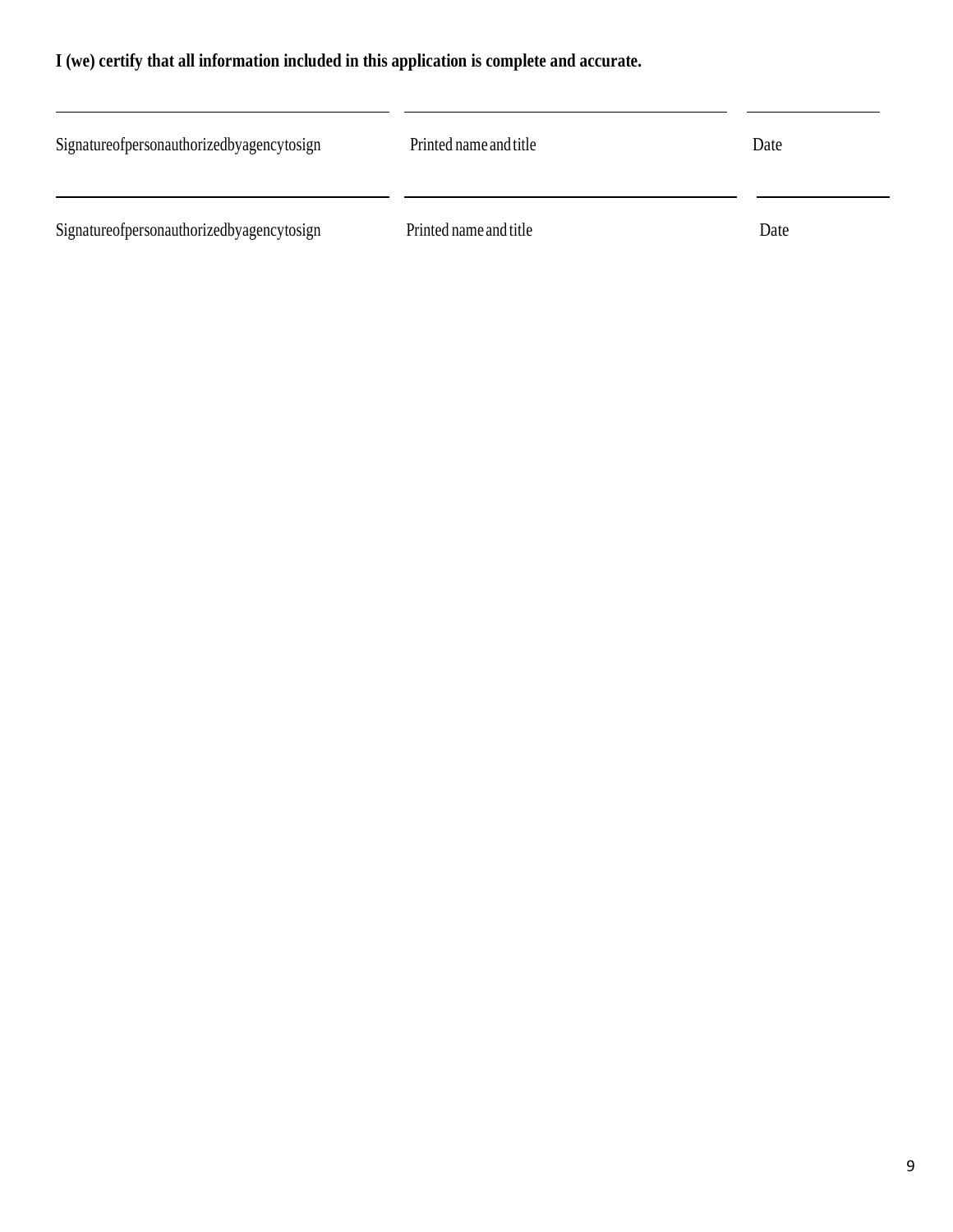# **GRANT APPLICATION CHECKLIST** (1 of 2)

Please use this checklist to ensure you have included all items in your grant application and provide the completed checklist with your application.

# **Check the following only if applicable:**

- **This program is proposed to address the following needs (check all of those that apply);** ٢
	- o Urgent Care Services
		- o Mental Health and Mental Wellness Services
		- o Chronic Condition Management (i.e. Hypertension, Cardiovascular Disease, Diabetes, Asthma, Obesity, and Cancer).
		- o Preventive Care Services
		- o Healthcare Screening (i.e. HTN, Diabetes, Cancer)
		- o Meal / Nutrition Services

#### **We have included one (1) original and six (7) copies of the following:**

- o Grant Application Cover Page (with signatures)
- o Grant Application Summary ¥
- o Agency Capability Statement
- o Problem Statement/Needs Assessment ×
	- o Program Services and Performance Plan
	- o Project Budget Form
	- o All Budget Sources Form

# **We have included one (1) original and seven (7) copies of the following (\* Not required of Public Agencies):**

- o Articles of Incorporation\* ×
- o Bylaws\*
- o Most recent Audited Financial Statement,or:
- t o MostrecentReviewed Financial Statement byIndependent CPA
	- o Copy of IRS Exemption Letter\*
	- o Board of Directors List
- ï o This Grant Application Checklist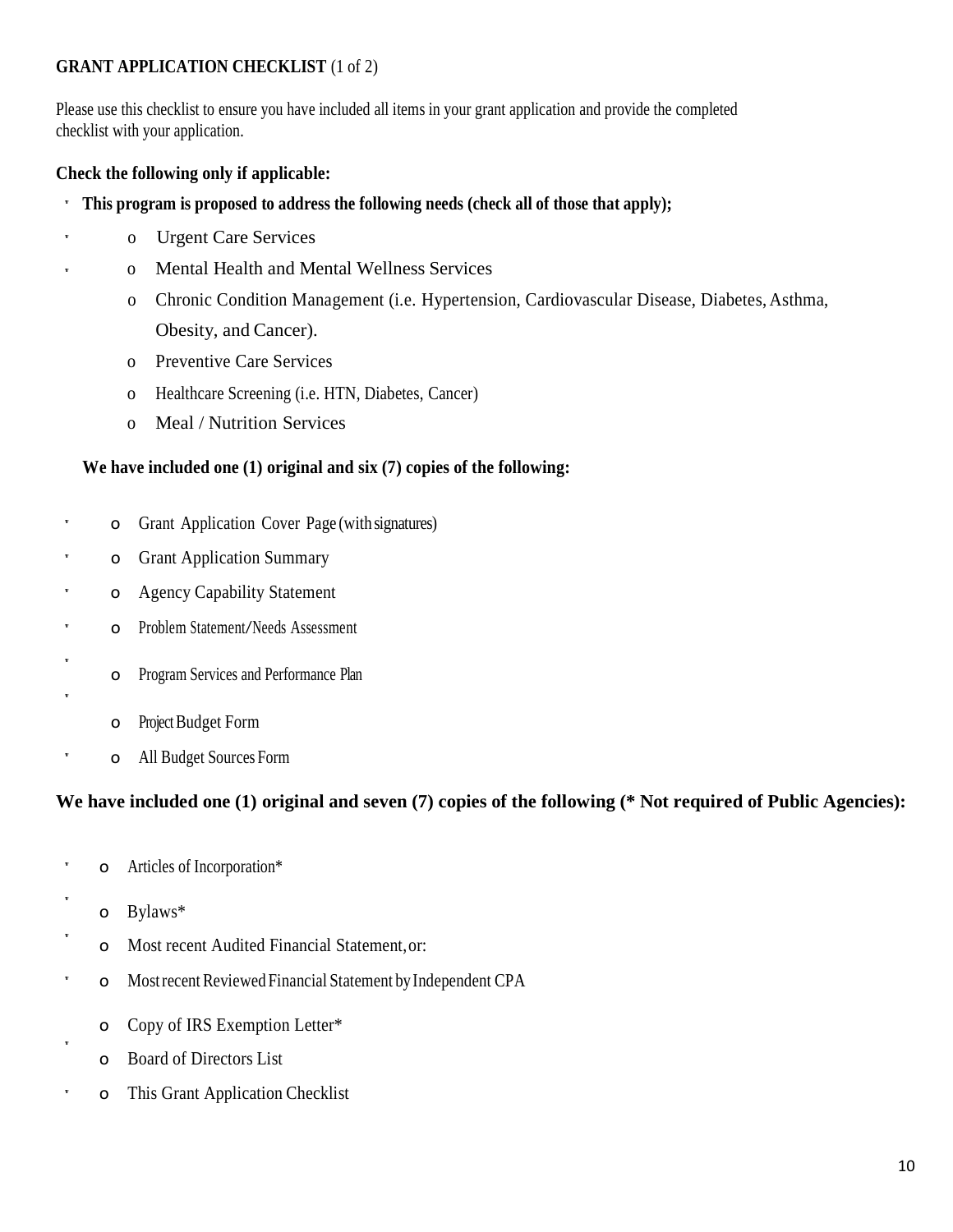# **GRANT APPLICATION CHECKLIST (2 of2)**

# **Please note the following:**

- o If applicable, we have previously submitted all required grant monitoring reports for any previously awarded Heffernan Healthcare District grant(s).
- o We understand that award of this grant request in no way establishes an entitlement for future financial assistance.
- o We further understand that past funding does not guarantee funding for this grant request.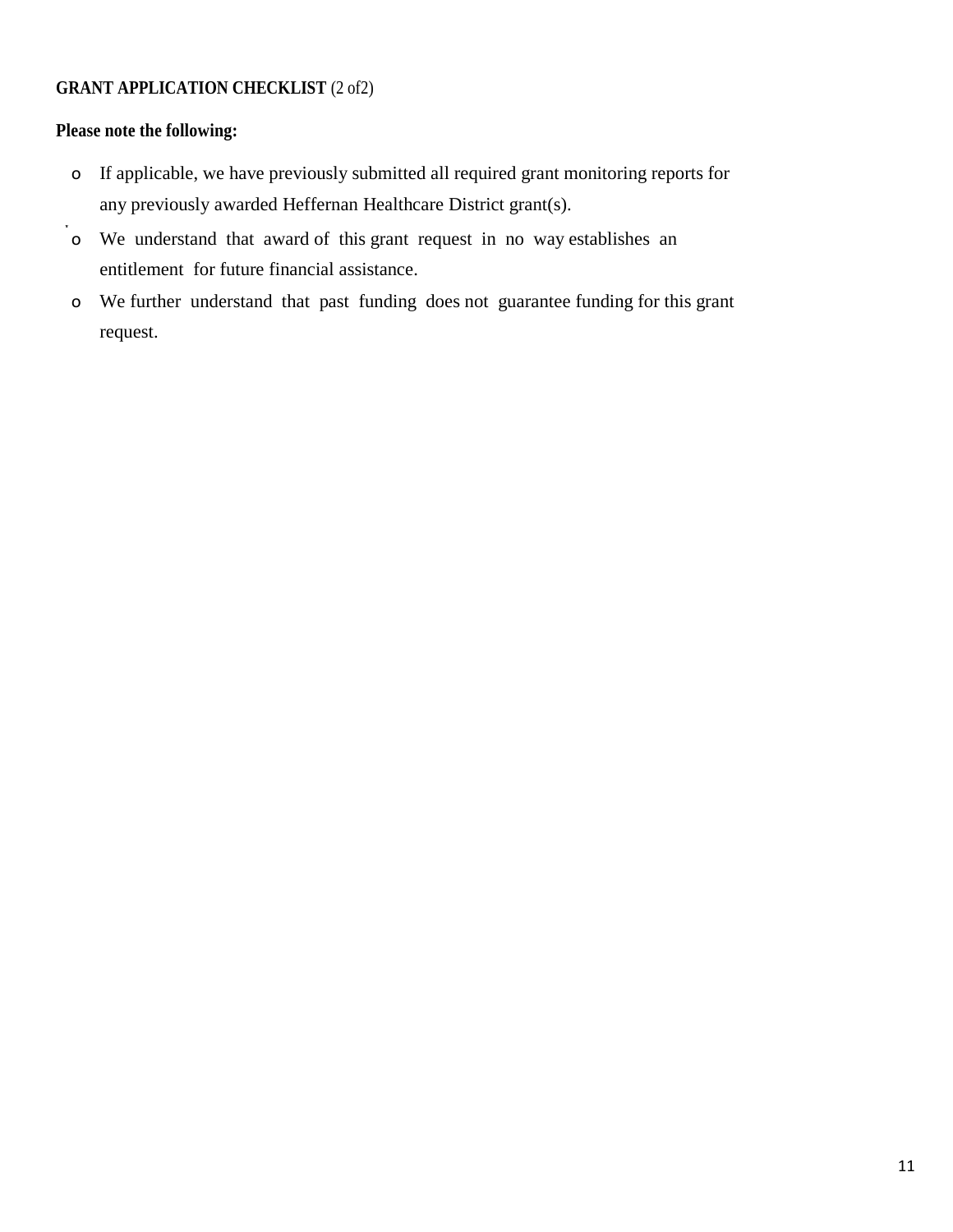

# **HMHD GRANT PROJECT BUDGET FORM FY 2022-2023**

**Agency Name:**

**Date:**

| <b>PERSONNEL</b>                         | <b>HMHD</b><br>District Funding \$ | <b>Other Funding</b><br><b>Available to Project</b><br>Y | <b>Total Project</b><br><b>Budget \$</b> | <b>Notes: Additional</b><br>information |
|------------------------------------------|------------------------------------|----------------------------------------------------------|------------------------------------------|-----------------------------------------|
| Salaries-ListPosition(s)                 |                                    |                                                          |                                          |                                         |
| $1 -$                                    |                                    |                                                          |                                          |                                         |
| $2 -$                                    |                                    |                                                          |                                          |                                         |
| $3 -$                                    |                                    |                                                          |                                          |                                         |
| $4. -$                                   |                                    |                                                          |                                          |                                         |
| $5 -$                                    |                                    |                                                          |                                          |                                         |
| $6. -$                                   |                                    |                                                          |                                          |                                         |
| PayrollTaxesand<br>Benefits <sup>*</sup> |                                    |                                                          |                                          |                                         |
| Consultant Fees*                         |                                    |                                                          |                                          |                                         |
| <b>TOTAL PERSONNEL</b>                   |                                    |                                                          |                                          |                                         |

| <b>Other Expenses</b> | <b>HMHD</b>       | <b>Other Funding</b> | <b>Total</b>             | <b>Notes: Additional</b> |
|-----------------------|-------------------|----------------------|--------------------------|--------------------------|
|                       | <b>Funding \$</b> | <b>Available to</b>  | <b>Project Budget \$</b> | information              |
|                       |                   | Project \$           |                          |                          |
| 1 - Rent              |                   |                      |                          |                          |
| 2 - Utilities         |                   |                      |                          |                          |
| 3 - Insurance         |                   |                      |                          |                          |
| Miscellaneous-List    |                   |                      |                          |                          |
| $4 -$                 |                   |                      |                          |                          |
| $5 -$                 |                   |                      |                          |                          |
| $6 -$                 |                   |                      |                          |                          |
| $7 -$                 |                   |                      |                          |                          |
| $8 -$                 |                   |                      |                          |                          |
| $9 -$                 |                   |                      |                          |                          |
| $10 -$                |                   |                      |                          |                          |
|                       |                   |                      |                          |                          |
| <b>TOTAL OTHERS</b>   |                   |                      |                          |                          |

| <b>TOTAL GRANT</b><br>TOTAL |  |  |
|-----------------------------|--|--|
| <b>FYDFNCFC</b>             |  |  |

\*Specify details/information.